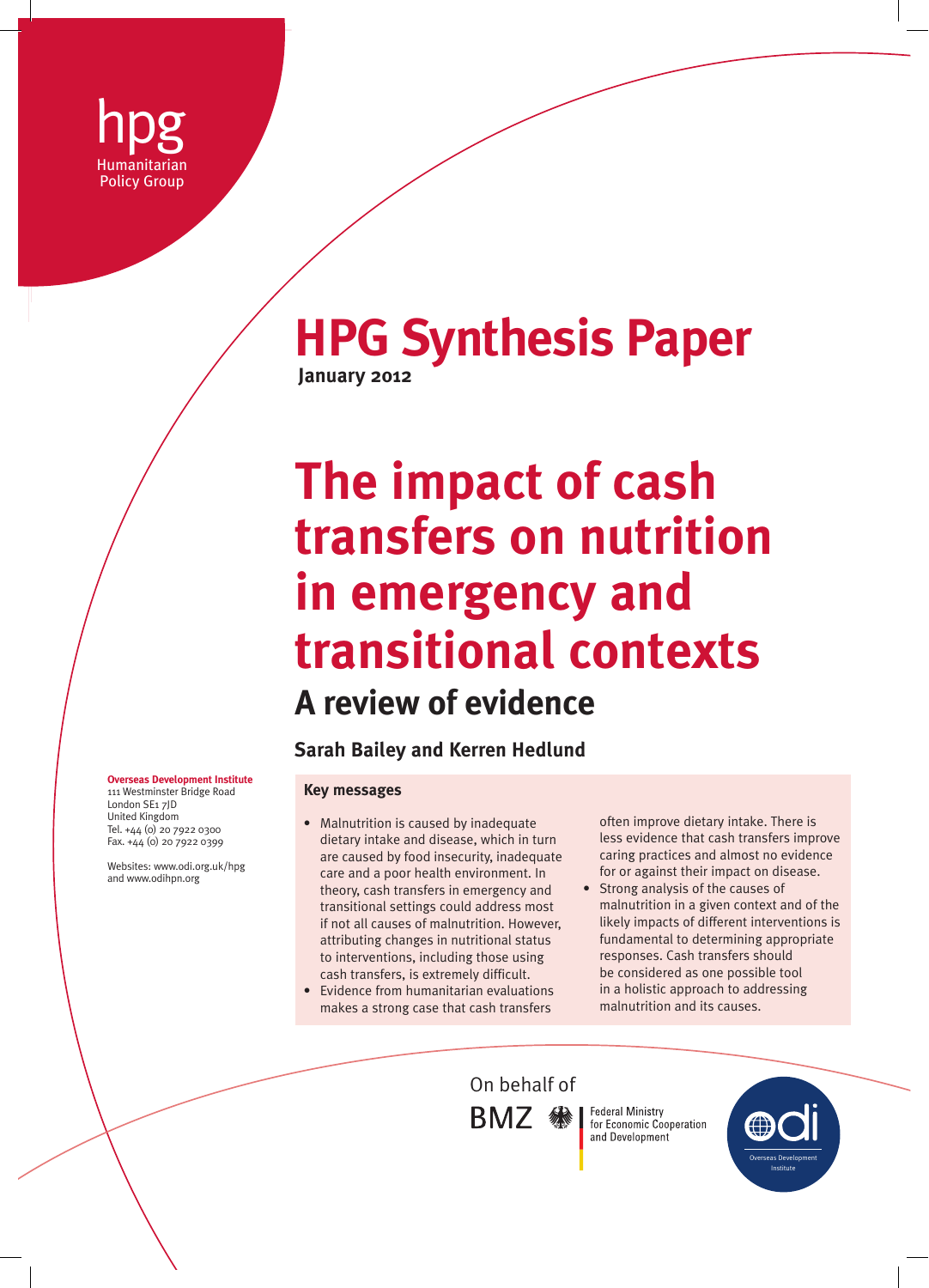Cash transfers are a flexible tool, both for aid agencies, which can use them as an alternative or complement to almost any type of assistance, and for people affected by crisis, who can spend the cash on their own priorities.<sup>1</sup> Aid agencies and donors have invested significantly in learning about cash responses, examining when they should be used and what they can achieve. There has been a vast increase in experience, evaluations and research demonstrating that giving people money can be an appropriate and effective response to address food and other needs. As a result, many donors have incorporated cash transfers into their assistance policies.

Despite this growing experience with cash transfer programming, little is known about the impact of cash transfers on malnutrition in emergency and transitional contexts. Attributing nutritional impact to a specific response is very difficult. The links between interventions and nutrition outcomes are complex, and there are serious challenges in undertaking rigorous impact studies in contexts affected by crisis.2 Unlike development situations, where there is solid evidence on 'what works' in addressing maternal and child undernutrition, there is very little published information on the impact of humanitarian interventions on nutrition. Because cash programmes seldom have the explicit objective of improving nutrition, their design and monitoring often do not consider the causes of malnutrition and the ways that cash programming could address them. This makes it difficult to determine the likely impact on nutrition outcomes, even where these are monitored.

This paper constitutes a first step in filling this evidence gap. Drawing on 54 evaluations and project documents from humanitarian programmes since 2004, literature on cash transfer programmes and correspondence with aid agencies, it examines how cash transfers could address malnutrition and its causes in crises and transitional contexts. The paper also examines findings on the impacts of conditional cash transfer programmes on nutrition in development contexts, where abundant research has been conducted which could potentially be applied to other settings.

## **Cash transfers and malnutrition**

Acute malnutrition is often a major feature of humanitarian crises and their aftermath.3 Malnutrition is caused directly by inadequate dietary intake and disease, which in turn are caused by food insecurity, inadequate care and a poor health environment. In theory, cash transfers could have an effect in each of these areas:

• Food security: a cash transfer might increase household food intake through increased expenditure on food, or by preventing negative responses to food scarcity, such as skipping meals. Cash transfers could improve the quality and quantity of food and increase the frequency of meals – all factors in an 'adequate' diet. Cash might be used to increase the production of food through investment in agriculture and livestock.

- Care: a cash transfer might free up carers' time by providing extra income, reducing the need to pursue income-generating activities outside the home and removing the need to migrate in search of work. Some agencies have provided cash for training and information sessions, including nutrition and health education.
- Health: a cash transfer might increase household expenditure on healthcare, as well as on soap and hygiene products. This could in turn reduce the incidence, duration or severity of disease. Cash could be used directly to pay for health treatments.

Many indicators could be used to see whether cash transfers affect causes of malnutrition. These include increases in the quantity and quality of diet, dietary diversity, expenditure on food, expenditure on health services, time spent caring and reduced frequency of illness. Figure 1 depicts UNICEF's conceptual framework on causes of malnutrition, with arrows containing sample indicators that could be used to examine the effects of cash transfers.

#### **Evidence from humanitarian programmes**

Cash transfers have been enthusiastically adopted by food security actors as a way of meeting food and other basic needs, typically as an alternative or complement to food aid. Nutrition actors are also beginning to consider how cash transfers can complement more traditional nutrition interventions. Cash transfer interventions have aimed to improve access to food and other necessities (including health care); prevent a reduction in the number of meals or the quality of food; improve dietary diversity; improve the consumption of fresh food or proteinrich foods; provide nutritional support; and improve nutrition or prevent malnutrition. Cash has also been used as an incentive to encourage people to attend education sessions on nutrition, and has been provided to households with children participating in supplementary feeding programmes and outpatient therapeutic programmes. Likewise, vouchers have been used to encourage the purchase of specific types of food, such as meat, dairy and eggs, or fresh food like fruit and vegetables. Vouchers for non-food items (which include soap) as well as health vouchers have also been tried. Research is underway to compare the nutritional impact of cash transfers with other types of assistance, but this will take time and risks being of limited applicability to other contexts.

Evaluations of humanitarian programmes suggest that cash transfers can address the causes of malnutrition in various ways. The 'case' that cash programming often improves dietary intake is strong. When provided with cash transfers, households typically increase their food expenditure, and they often consume foods that are more diverse and of better quality. More consistent monitoring of dietary intake would provide further insight into whether improved consumption at the household level benefits those at highest risk of malnutrition. Interesting results have also been documented where cash transfers were provided to households participating in interventions to address moderate or severe acute malnutrition through the provision of fortified rations and ready-to-use therapeutic foods. Cash transfers appear to reduce the sharing of these foods, and could therefore improve the effectiveness of these interventions.

<sup>1</sup> The term 'cash' includes both cash and vouchers (coupons, tokens or electronic cards that provide recipients with access to specified commodities).

<sup>2</sup> The numerous conceptual and practical difficulties involved in analysing the nutritional impact of humanitarian interventions are explained in Hall et al., The Impact and Effectiveness of Emergency Nutrition and Nutrition-Related Interventions: A Review of Published Evidence 2004–2010, Emergency Nutrition Network, 2011.

<sup>3</sup> Acute malnutrition, also known as wasting, is when a child (or adult) has low weight for his or her height. Moderate acute malnutrition is defined by a weight-for-height indicator between –3 and –2 z-scores (standard deviations) of the international standard.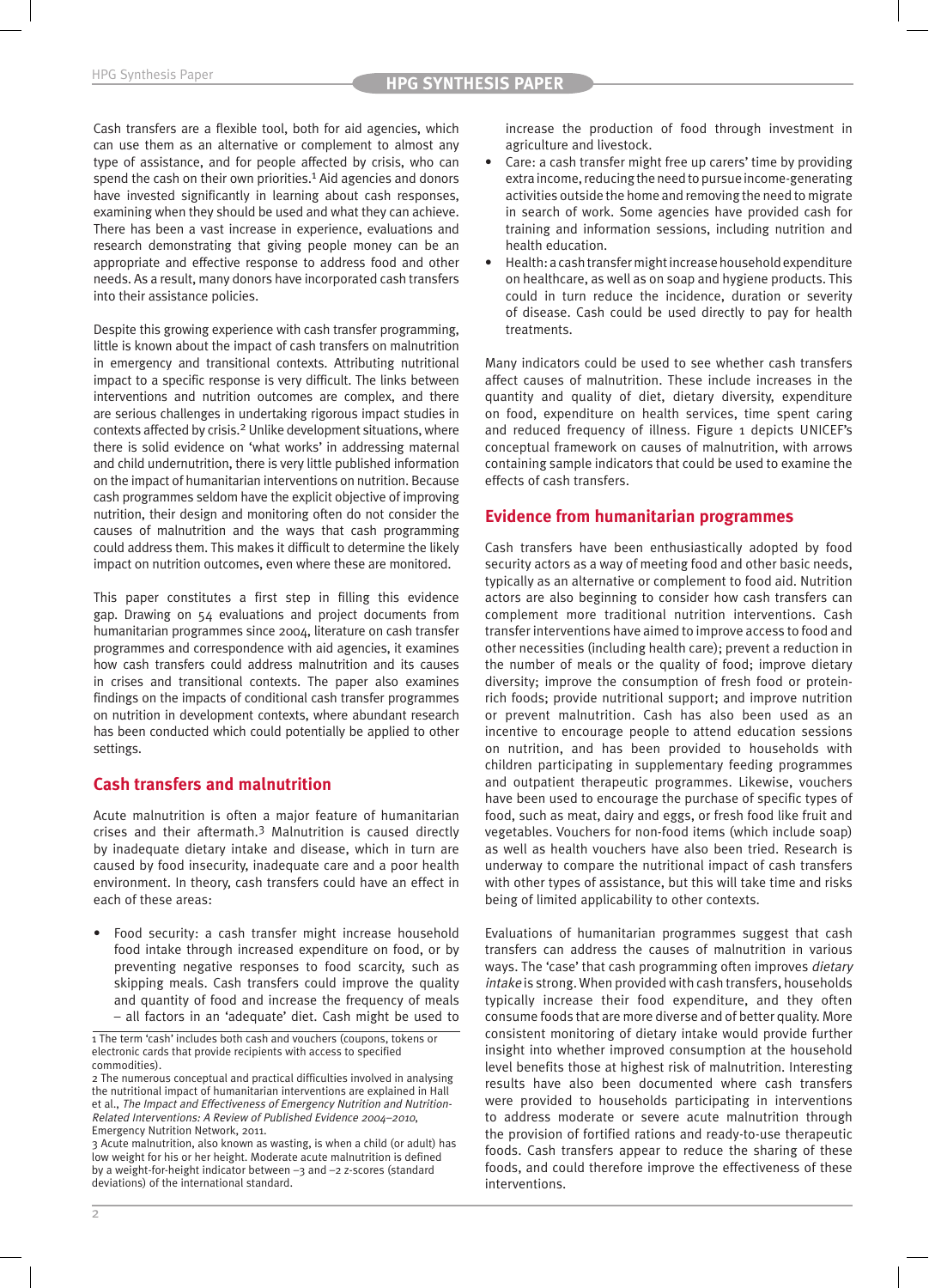

**Figure 1: Potential ways that emergency cash transfers could impact upon causes of malnutrition**

There are some positive indications, but overall limited evidence, on the effect of cash transfers on caring practices. In some cases cash transfers have freed up the time that carers might otherwise have spent working to meet pressing needs, but whether having more time actually leads to improved care has not been explored. Similarly, cash and vouchers have been used as an incentive for people to attend health and nutrition information sessions and to adopt better caring practices, but the role of cash in contributing to these positive results is not apparent. There is significant debate between those who see knowledge as the primary obstacle to improved nutrition, and those who emphasise the importance of economic obstacles, and thus which types of interventions should be prioritised. Where caring practices are inhibited by time limitations and a lack of access to goods and services, cash may well have a positive role to play in easing these constraints.

There is too little experience and evidence to draw conclusions on how cash transfers affect *disease*. There are opportunities for cash transfer and health interventions to be mutually reinforcing, such as by providing transfers at health centres and in conjunction with health sensitisation activities. However, giving people cash to enable them to access health services is unlikely to have a major impact on disease if those services are poor, as they usually are in crisis situations. In contexts where health services are of poor quality, complementary interventions to address the supply and quality of healthcare would probably be needed.

### **Evidence from longer-term conditional cash transfer programmes**

Cash and voucher programmes are gaining popularity as a way

to reduce poverty and improve child welfare in development settings through the provision of conditional cash transfers, whereby recipients need to fulfil a condition (taking children for regular health visits for instance) in order to receive the cash. These transfers range from small-scale projects to programmes in Mexico and Brazil that reach several million households.

Conditional cash transfer programmes have achieved significant results in increasing household food consumption and access to health services. However, outcomes on nutrition are mixed – some programmes improve nutrition outcomes, whereas others do not. There are some impressive examples of impact; in Mexico and Nicaragua, for example, programmes resulted in significant improvements in children's height-forage. These programmes have been closely monitored and vigorously researched, yet studies are unable to identify the precise reasons for these promising results because there are many different programme components and other intervening variables that could impact upon nutrition.

Although the contexts, timeframes and objectives of longterm programmes differ substantially, as does the type of malnutrition they seek to address, there are some lessons that can be applied to humanitarian programming. The first is the importance of understanding the pathways through which assistance achieves impact. Only by understanding the ways in which impacts are achieved can programmes maximise their outcomes. A second lesson is that cash is more likely to achieve impact when it is part of an integrated approach. In humanitarian and transitional settings, cash is often thought of only as an alternative to something else, without considering how complementary programming could maximise impact. Cash and safety net programmes are now being piloted in